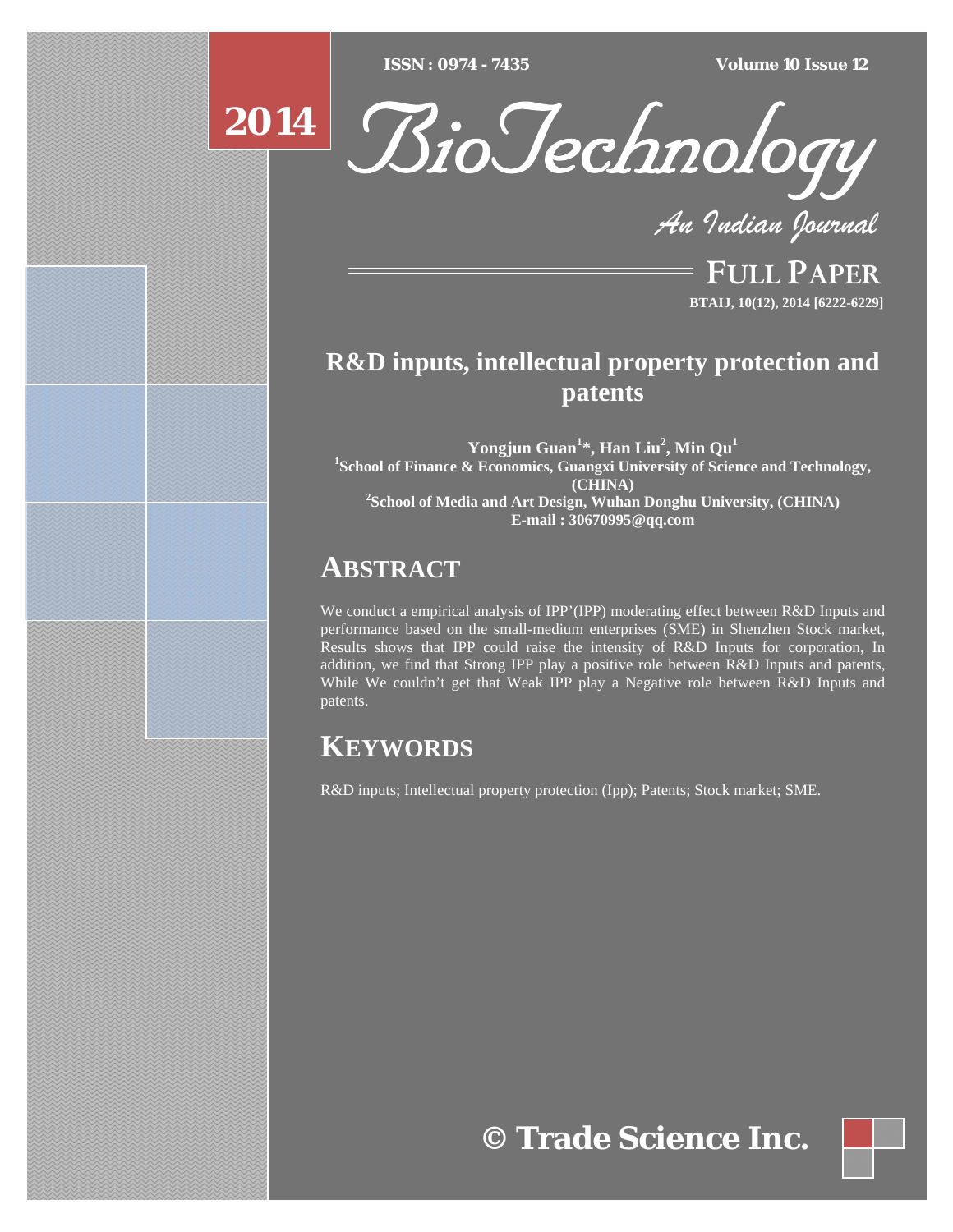#### **INTRODUCTION**

 Arrow**[1]** thought that the results of R&D is knowledge, it has the attributes of public goods and the marginal cost of which is very low, It can't prevent other people from use the new knowledge or technology, even in the absence of authorized of the owner. The private profit of R&D will be lower than the full profit of R&D**[2]**. Thus, the IPP comes up. And as a kind of artificial barriers, it can keep the corporate maintain the technology monopoly status in a certain period of time, improve the performance of R&D Inputs and stimulate more and more R&D Inputs from the corporate. Base on the SME of Shenzhen stock market in china, we study the moderating effect of IPP between R&D Inputs and patents and whether IPP of china promotes the patents applied or not.

#### **THEORY ANALYSISI AND HYPOTHESIS**

#### **IPP and R&D inputs**

#### **IPP**

 In prior study, the index of IPP was base on the national data, not base on the province-level (state-level) data, While the index of province-level (state-level) data is different from the one of national data, because the laws and regulations of IPP issued and the international conventions on IPP signed by Chinese government is applicable in all provinces of mainland. The difference of level in IPP among provinces mainly is reflected by the different level of these laws and regulations enforment. Many western scholars think that the condition of IPP in china is worse. In fact, after china entry into WTO, Great progress in legislation of china in IPP have taken place, but it is still weak in law enforcement of IPP due to people's awareness of IPP is still need time to culture and the intellectual property law enforcement team need time to develop. In this paper, level of IPP refers to the one of enforment.

## **IPP and R&D inputs**

There is an interaction relationship between IPP and R&D Inputs. Prior research mainly focuses on the role of IPP affects R&D Inputs and ignores the role of R&D Inputs affects IPP. Firstly, IPP strives to resolve the problem of externalities, reduce the risk of intellectual property infringement and promote the benefit prospects of R&D Inputs, then encourage the corporate conduct more R&D Inputs<sup>[6]</sup>. Secondly, IPP reduces the difficulty of finance for the R&D project, when the government punishes the infringementors heavily. The corporate are more willing to disclose information about the R&D projects to fund–provider outside, thus reduce the problem of asymmetric information**[7]**, so, the corporate in zones of strong IPP will input more resource to do R&D. Of course, we consider that the R&D Inputs would stimulate IPP. The reasons are follows, firstly, with the increase of R&D Inputs, in order to reduce the probability of knowledge spillover, the corporate will lobby the local government to punish the infringementor heavily to increase the private profits from R&D, secondly, in order to keep the leadship in particular technical areas, the corporate with huge R&D Inputs will take IPP as an impressive weapons to defeat the competitors. We can see a reality, after china entry into WTO, the western developed countries require china to establish the legislation of IPP and punish the infringmentors heavily. Besides, many multinational enterprises are willing to apply the patents in china and expand their intellectual property strategy.

## **IPP and patents**

 As we know, R&D Inputs is more risky. The success of R&D Inputs should go through many stages. First is the success of technology, the new products or process should meet the design requirements and become one kind of technology assets, whose main form is patents, The enhancement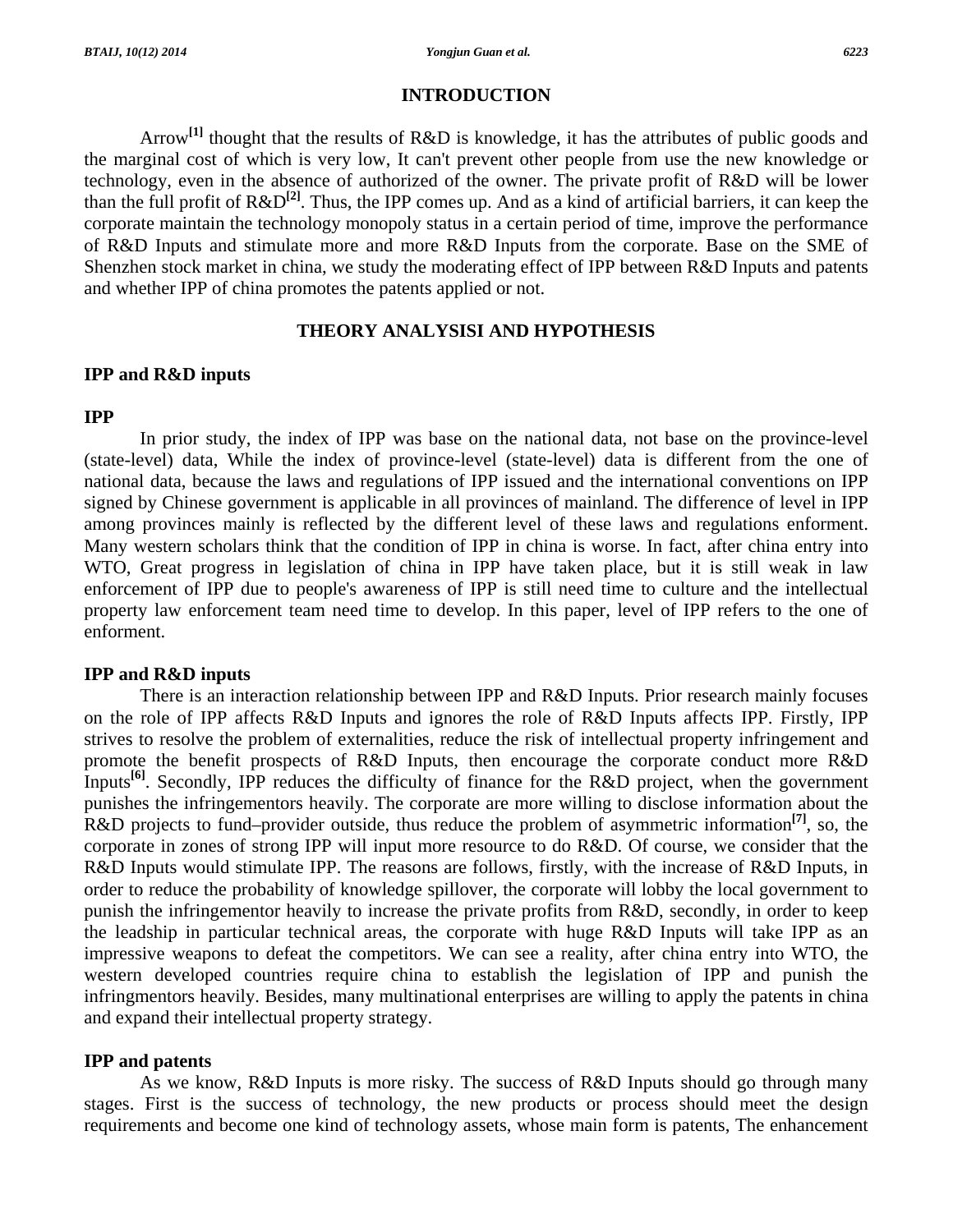of IPP will have a positive influence on the patents. We can see the corporate would be willing to apply the patents in the strong conditions of IPP, otherwise, if the local government couldn't deal with the infringmentor properly, the corporate couldn't get benefits from the patents, they doesn't apply patents, because, patents will disclose the information to the competitors.

Base on above analysis, we come up with the following hypothesis:

 Hypothesis1: strong IPP will have a positive moderating effect between R&D Inputs and Technology Performance of R&D Inputs;

 Hypothesis2 weak IPP will have a negative moderating effect between R&D Inputs and Technology Performance of R&D Inputs;

#### **DESIN**

#### **Data and method**

 We choose the SME in Shenzhen stock market as the samples, and research period is 2006-2011, Reasons are followed: Firstly, the SME in Shenzhen stock market has a smaller size, focus on one industry and has a dominated products, So R&D Inputs has its importance apparently for these companies. Secondly, at present, The Exchange Commission of Shenzhen stock market requires that the listed SME companies of Shenzhen stock market should disclose their innovation acvities, and we can get the data easily. Finally, we get 1706 panel dates, from 200-2011, they are 234,257,278,284,301,352.

 Besides, in this paper, we need data about province, for instance, Number of intellectual property Proxy Companies, population of the province, Transfer Scale of technology market of the province and GDP of the province, we acquire the data from Chinese national Ministry of science and technology and the National Bureau of Statistics website. We got 32 provinces' data except Macao, Hongkong and Taiwan.

## **Definition of variables**

#### **Dependent variable: Patents**

 Due to most of corporate in the sample belong to manufacture and computer service industry, we take patents the dependent variables.

#### **Independent variable: R&D inputs**

 Generally speaking, R&D Inputs include stuff inputs and Capital inputs. So, there are two measurement indexes about the R&D Inputs. One focus on the technology stuff that corporate owned, another focus on the capital investment, considering the size of the corporate, We come up with the relative index, here, we take the intensity of R&D Inputs to measure the R&D Inputs embraced R&D Stuff input intensity and R&D capital input intensity.

## **Moderatoring variable: IPP**

 We use two indexes to describe the level of IPP. The first index of IPP (IPP1) is the density of intellectual property Proxy Companies. Generally speaking, the increase of the density of intellectual property proxy companies reflects that local governments enhance the strength of IPP. Increasement of the density of intellectual property proxy companies shows the upsurge of demand of the companies in IPP. We can see when the company gets an infringement of intellectual property and then they ask for help from intellectual property Proxy Companies. For instance, patents application, Survey evidence of infringement and Ask the government to investigate and punish the infringementor. If the government couldn't give a heavy or a proper punishment to infringementor of intellectual property, the demand of ask for intellectual property protection from the government will be decline, so does the number of intellectual property Proxy Companies. As Langouw and Lemer (1997) say, the cost the companies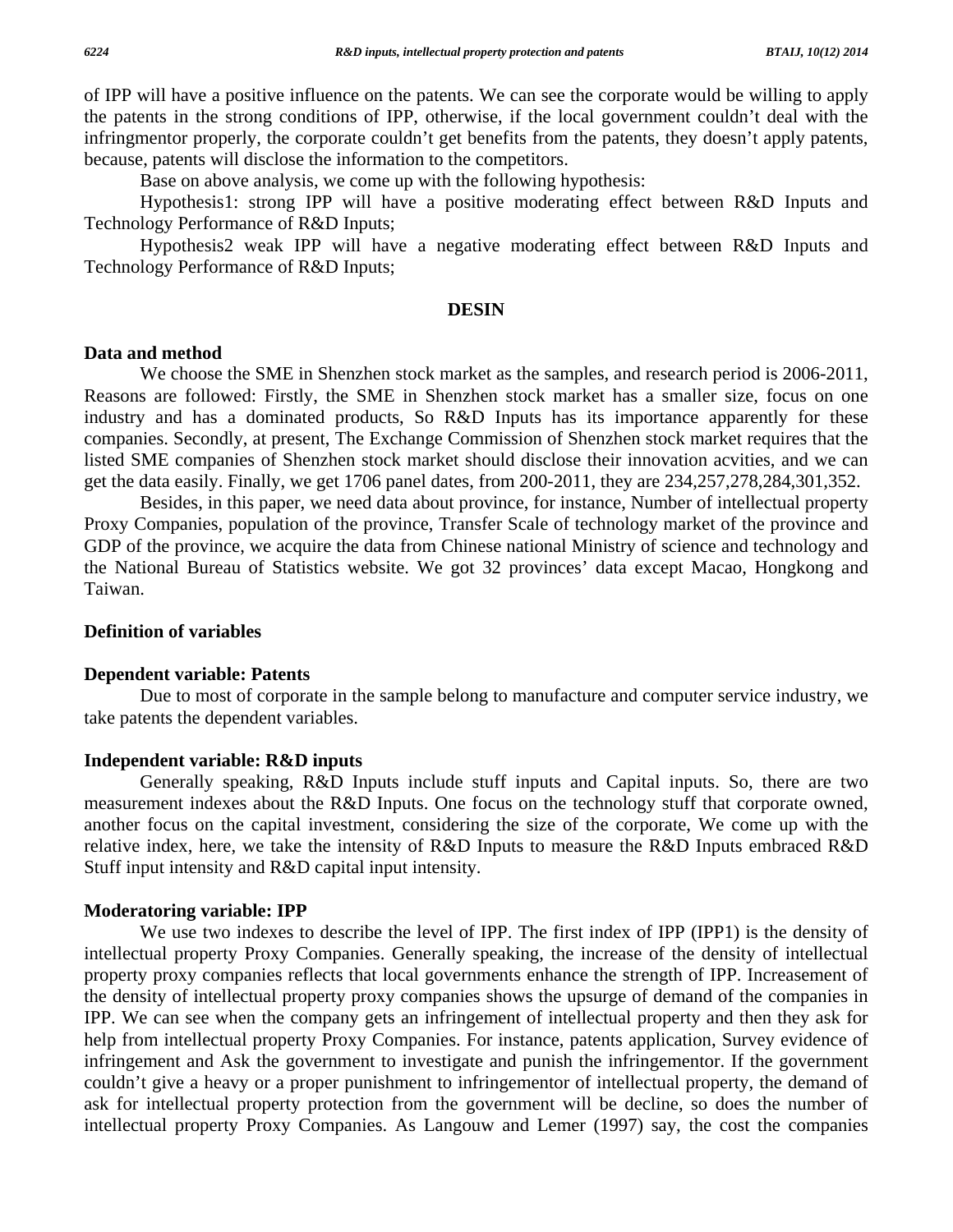would pay for legal protection depend on the benefit they would get from it. If the companies couldn't get the proper protection of intellectual property, they will bear the infringement. Therefore, the density of intellectual property Proxy Companies in proviences depends on the enforcement of IPP from the government.

 The second index of IPP (IPP2) is the scale in technology transfer market of provinces, which is divided the amount of technology market turnover by GDP for a province. The amount of technology market turnover mainly refers to the use fees and transfer fees of the patents, trademarks and other intellectual property rights.

## **Controlled variable**

 The first controlled variable is firm size. As we know, the bigger company has many resources to do R&D activities than the smaller one, which would affect the relationship between R&D Inputs and R&D performance.

 The second controlled variable is industry. The outputs of patent depends on the industry that company belong to largely. It originates from the speciality of assets and the extent of benefits from the R&D. we can say, different industry has different level of spillovers, so the corporate has the different level of benefit from R&D. Base on the classification of industry in Shenzhen stock market, we introduce 8 industries.

 The third controlled variable is competitive intensity, which would be calculated by the average gross margin rate of dominated products in an industry, generally speaking, higher gross margin rate means lower competitive intensity,

## **Model**

 Base on the mean of IPP, we classify the samples into sub-samples: the corporate in zone of strong IPP and the ones in zone of weak IPP. Then we analyze the sub-samples individually.

 Because the number of patents is discrete variable, generally speaking, we deal with the discrete variable by possion regression. But Assumed mean and variance are the same in the possion distribution, if the vaiance exceeds the mean, over-dispersion will exists, in prior study, many scholars use negative binomial regression model to overcome the over-dispersion and variable missing**[8]**, So we use Negative binomial regression to deal with the patents.

## **ANLYSIS**

## **Statistical description**

#### **Descriptive statistics of IPP index**

 From the TABLE 1, the mean of density of intellectual property Proxy Companies is 0.009, which doesn't vary in time. In 2006, its value is 0.0071, in 2011; its value is 0.0074, but the density of intellectual property Proxy Companies has great differences in different provinces. The max is 0.092, the min is 0.002, it is just like the calculation results of Wu Chaopeng**[6]**, the density of intellectual property Proxy Companies among different provinces has difference significantly, coastal area is the best, second is the northeast of china, the worst is the southwest area and central china.

| <b>TPP</b>  | Mean  | SD   | Min   | Max   | N   |
|-------------|-------|------|-------|-------|-----|
| IPP1        | 0.009 | 3.89 | 0.002 | 0.092 | 224 |
| <b>IPP?</b> | 0.005 | 3.08 | 0.001 | 0.080 | 224 |

#### **TABLE 1 : Descriptive statistics of IPP index**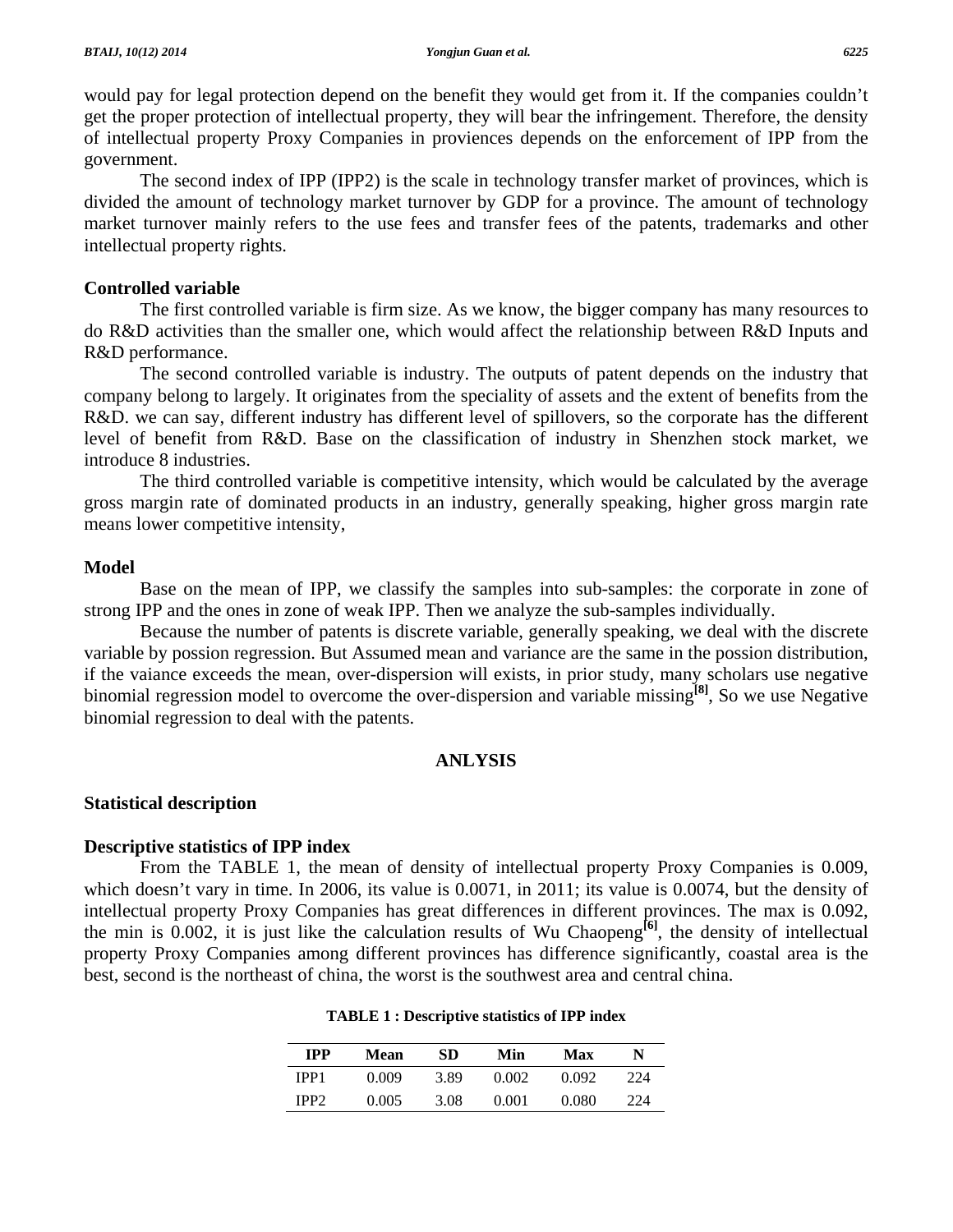In order to explain the moderating effect of different level of IPP more accurately, we do a sort about the 32 provinces of china mainland. The method is: base on the computation of IPP index IPP1 and IPP2 in TABLE 2, First, calculate the average, then, the above average number are classified as zone of strong IPP, others are classified as zone of weak IPP.

 Finally, we got the 12 strong IPP province, they are Guangdong, Beijing, Shanghai, Zhejiang, Jiangsu, Tianjin, Fujian, Hunan, Shanxi, Heilongjiang, Jilin, Liaoning, Other ones belong to the weak IPP provinces. From the results of classification, the strong IPP province mostly located in the coastal developed area, of course, northeast three provinces also pay attention to the IPP due to the base of heavy industry.

 Base on the computation, the samples is divided into two parts, the ones in zone of strong IPP and the ones in zone of weak IPP. The number of samples in zone of strong IPP is 1172. And the number of samples in zone of weak IPP is 534.

#### **Statistical description of R&D intensify in different level of IPP**

 Base on the computation of IPP index and classification of the zone of strong IPP and the zone of weak one. We made statistics on R&D Inputs intensity of corporate in two different categories of IPP zone. The results are as shown in TABLE 2.

| Zone                                 |      | <b>R&amp;D</b> intensity |             |        |           |
|--------------------------------------|------|--------------------------|-------------|--------|-----------|
|                                      | N    | Mean                     | Min         | Max    | <b>SD</b> |
| strong IPP $1172$ 4.94% 0.34% 22.85% |      |                          |             |        | 2.05      |
| weak IPP                             | 534  |                          | 4.11% 0.27% | 18.23% | 1.84      |
| Total                                | 1706 |                          |             |        |           |

**TABLE 2 : The zone of samples and its R&D intensity** 

 From TABLE 2, the Min, Max and Mean of R&D intensity for corporate in zone of strong IPP is greater than that one for corporate in zone of weak IPP. The max R&D intensity of corporate in zone of strong IPP is 22.85%, which shows that strong IPP could stimulate the R&D Inputs of corporate.

#### **Results**

 TABLE 3 show that the relationship between the R&D Inputs and patents in strong IPP situation and the weak one.

## **Moderating effect of strong IPP**

From TABLE 3, model1 and model2 shows that the R&D Inputs have a positive relationship with patents in strong IPP  $(B=0.862, P<0.01; B=0.106, P<0.05)$ , which support hypotheses 1. It demonstrate that the corporate would have a strong will to apply the patents and get better technology performance if the local government take heavy punishment on the infringement of intellectual property rights.

 Besides, From TABLE 3, model1 and model2 shows that size of corporate has a positive relationship with the patents, which demonstrate the big corporate have much more efficiency than the small one, at present in china. While the size of corporate has a weak positive relationship with the financial performance and the size of corporate has a negative relationship with the value performance. It means the bigger company has shortcomings in late commercial development of new products and patents. Also, the capital market would undervalue the bigger company.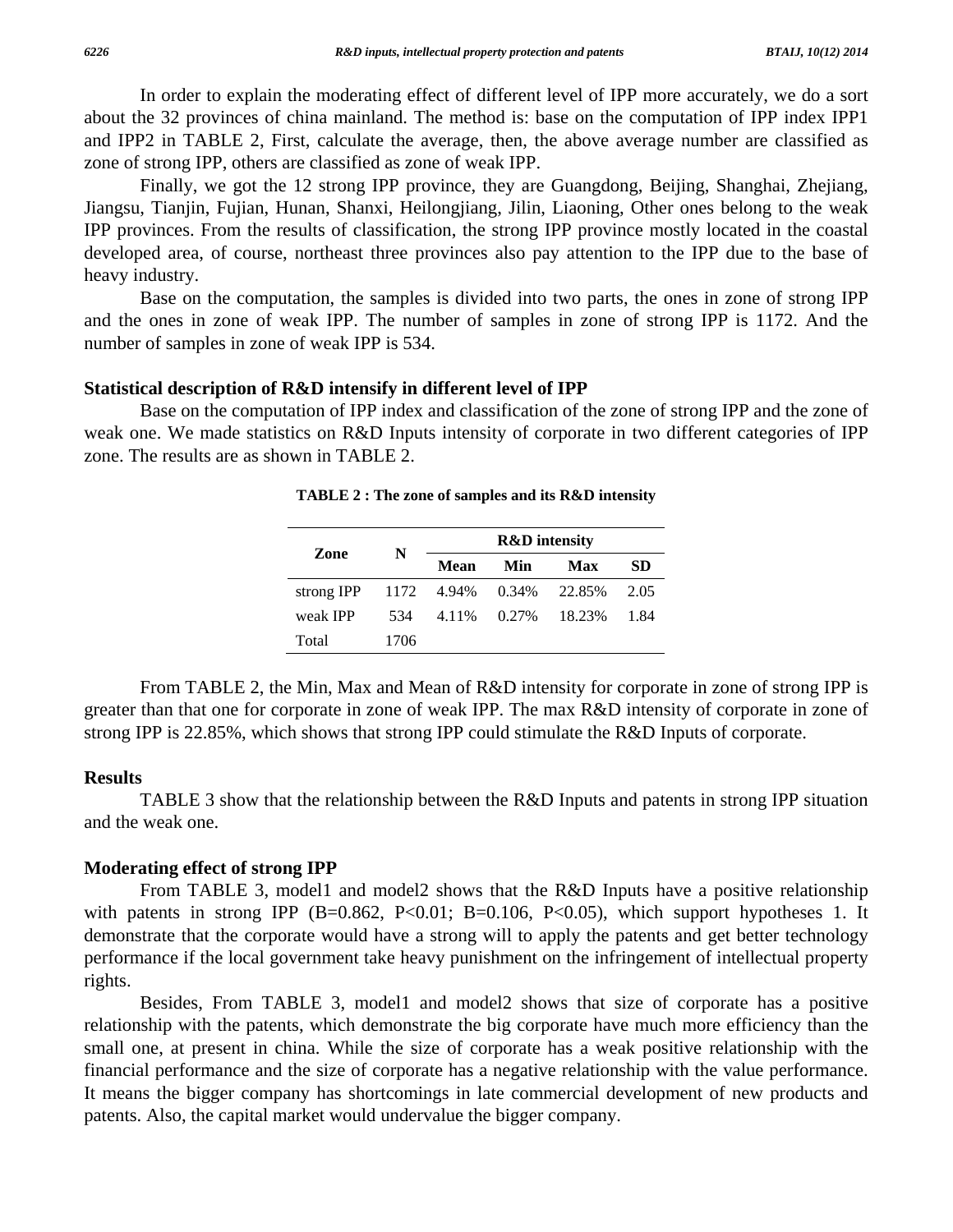## **Moderating effect of weak IPP**

From TABLE 4, model1 and model2 shows that the R&D Inputs have a positive relationship with technology performance of R&D Inputs in weak IPP (B=0.016, P<0.05; B=0.028, P<0.05), which doesn't support hypotheses 4 and it demonstrates that the corporate have a strong will to apply patents in weak IPP, maybe which lead by the "innovation project" hosted by local governments, at present, local government in china take the numbers of patents application as a indicator to assess the corporate. And theses administrative acts promote the increase of patents application for these corporate.

| <b>Variables</b>             | <b>Patents</b>    |                  |  |
|------------------------------|-------------------|------------------|--|
| <b>Controlled variables:</b> | Model1            | Model2           |  |
| <b>SIZE</b>                  | $0.012**$         | $0.029**$        |  |
|                              | (0.128)           | (0.189)          |  |
| <b>IDUSTY-1</b>              | $-0.231$          | $-0.236(0.130)$  |  |
|                              | (0.400)           |                  |  |
| <b>IDUSTY-2</b>              | $-0.521$          | $-0.239$         |  |
|                              | (0.186)           | (0.186)          |  |
| <b>IDUSTY-3</b>              | 0.232             | $-0.411(0.236)$  |  |
|                              | (0.341)           |                  |  |
| <b>IDUSTY-4</b>              | $-0.230$          | $-0.0732(0.135)$ |  |
|                              | (0.221)           |                  |  |
| <b>IDUSTY-5</b>              | $-0.662$          | $-0.636$         |  |
|                              | (0.511)           | (0.834)          |  |
| <b>IDUSTY-6</b>              | $-0.621$          | $-0.401$         |  |
|                              | (0.433)           | (0.233)          |  |
| <b>IDUSTY-7</b>              | $-0.311$          | $-0.301$         |  |
|                              | (0.212)           | (0.124)          |  |
| <b>IDUSTY-8</b>              | 0.145             | 0.712            |  |
|                              | (0.521)           | (0.414)          |  |
| <b>CI</b>                    | 0.023             | 0.012(0.012)     |  |
|                              | (0.018)           |                  |  |
| Dependent                    |                   |                  |  |
| Variables                    |                   |                  |  |
| R&D-M                        | $0.862***(0.028)$ |                  |  |
| R&D-H                        |                   | $0.106**$        |  |
|                              |                   | (0.087)          |  |
| Wald chi-square              | 398.231           | 378.432          |  |
| Log likelihood               | $-723.234$        | $-717.831$       |  |

| TABLE 3 : Regression analysis for strong IPP samples |  |  |  |
|------------------------------------------------------|--|--|--|
|------------------------------------------------------|--|--|--|

**N=1172, \*\*\*, \*\*, \* significant at 99%, 95%, 10% level** 

## **Discussion and analysis**

#### **IPP and R&D inputs**

 The above statistics and the empirical results show that enterprises are more willing to increase R&D Inputs in the strong IPP situation, the reasons are followed:

 Firstly, the strong IPP provinces, which have the leading positions in economic development, could provide an important material foundation for the implementation of intellectual property strategy, Local governments can use the advantage of rich resources to maintain the innovation market order, on the hand, intensify efforts to crack down on IPR infringement and encourage enterprises to innovate, on the other hand, increase public subsidies of R&D Inputs for enterprise, make up knowledge spillovers of R&D activities and stimulate enterprises to increase investment in R&D.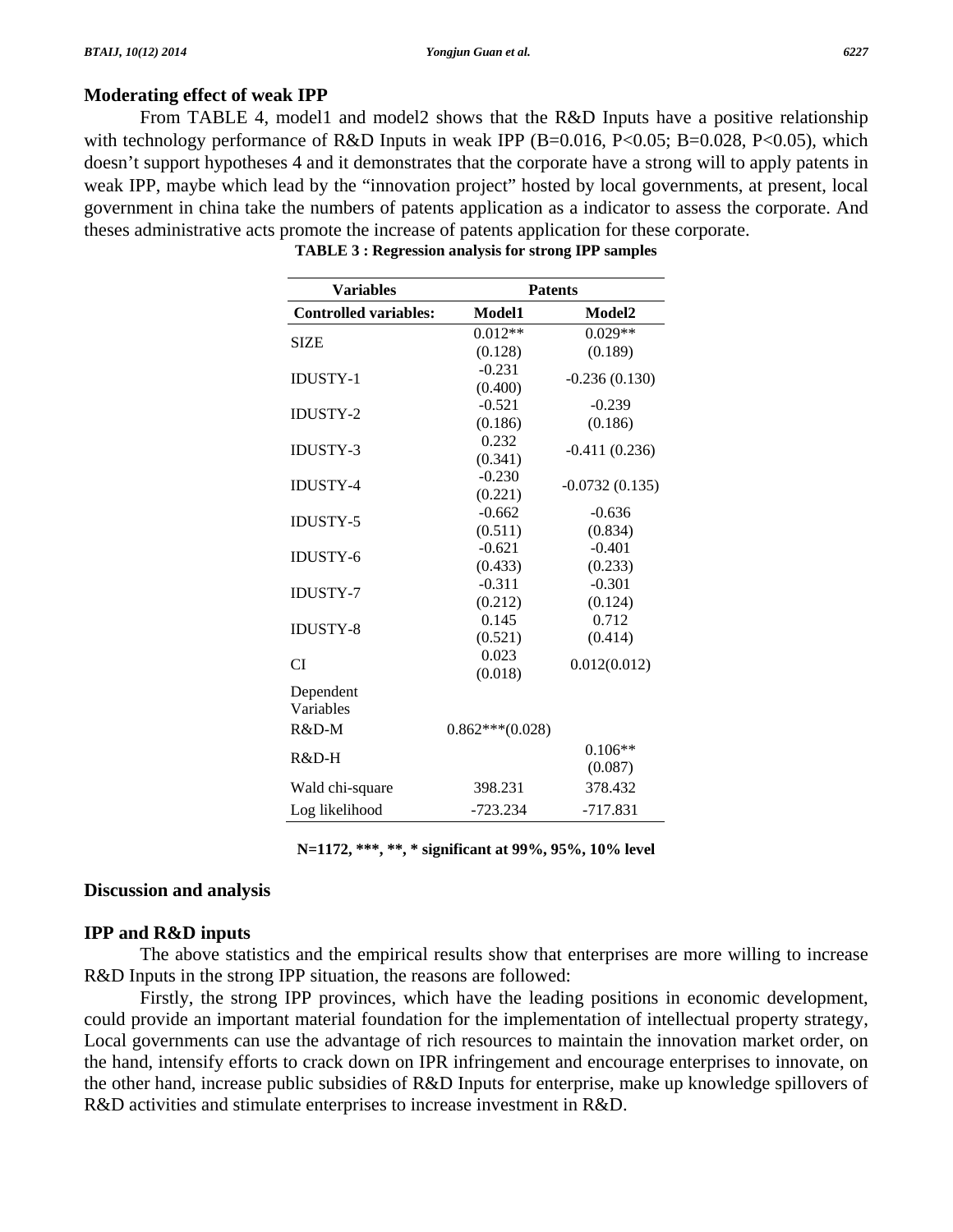Secondly, it is an important ways to maintain the advantage technology and market of enterprises through strengthen the protection of intellectual property for the developed provinces, because these enterprises in developed provinces are in a leading position in innovation, in order to keep the advantage, these enterprises will invest more R&D resources in strong IPP situation.

#### **Moderating effect of IPP**

 The empirical results show that strong IPP promotes patents applied and play a positive moderating role between R&D Inputs and patents; weak IPP play a positive moderating role between R&D Inputs and patents, the meanings shows two aspects: one hand, it demonstrates strong IPP could provide enterprises a better outside conditions for their innovation, stimulate the innovation and raised the financial performance of innovation, the reason is obvious in strong IPP situation, the enterprise could get much more financial supports from the outside easily, includes External debt financing, the informal financial institutions and external equity financing and they would be willing to invest much resources in R&D activities to produce much more patents and new products. On the other hand, it shows that local government plays a determinative role in IPP. Even in the weak IPP situation, the local government and enterprises would do some apparent innovation activities and get some achievements in patents under the pressure of achievements in one's official career, while these results of innovation would be low quality and these enterprises couldn't get much benefit. So we think, the government should take more market methods in the process of design a future IPP system.

| <b>Variables</b>             | <b>Patents</b>    |                   |  |  |
|------------------------------|-------------------|-------------------|--|--|
| <b>Controlled variables:</b> | Model1            | Model2            |  |  |
|                              | 0.0232            | 0.526             |  |  |
| <b>SIZE</b>                  | (0.142)           | (0.318)           |  |  |
| <b>IDUSTY-1</b>              | $-0.621$          | $-0.025$          |  |  |
|                              | (0.501)           | (0.013)           |  |  |
| <b>IDUSTY-2</b>              | $-0.421$          | $-0.503$          |  |  |
|                              | (0.211)           | (0.010)           |  |  |
| <b>IDUSTY-3</b>              | 0.293             | 0.198             |  |  |
|                              | (0.277)           | (0.034)           |  |  |
| <b>IDUSTY-4</b>              | $-0.139$          | $-0.059$          |  |  |
|                              | (0.153)           | (0.053)           |  |  |
| <b>IDUSTY-5</b>              | $-0.654$          | $-0.154$          |  |  |
|                              | (0.424)           | (0.204)           |  |  |
| <b>IDUSTY-6</b>              | $-0.012$          | $-0.231$          |  |  |
|                              | (0.033)           | (0.034)           |  |  |
| <b>IDUSTY-7</b>              | $-0.162$          | $-0.124$          |  |  |
|                              | (0.158)           | (0.135)           |  |  |
| <b>IDUSTY-8</b>              | 0.109             | 0.009             |  |  |
|                              | (0.112)           | (0.002)           |  |  |
| CI                           | 0.012             | 0.023             |  |  |
|                              | (0.015)           | (0.010)           |  |  |
| Dependent                    |                   |                   |  |  |
| Variables                    |                   |                   |  |  |
| $R&D-M$                      | $0.016**$ (0.052) |                   |  |  |
| $R&D-H$                      |                   | $0.028**$ (0.084) |  |  |
| Wald chi-square              | 512.122           | 521.829           |  |  |
| Log likelihood               | $-812.411$        | $-826.124$        |  |  |

**TABLE 4 : Regression analysis for weak IPP samples** 

**N=534, \*\*\*, \*\*, \*significant at 99%, 95%, 10% level**